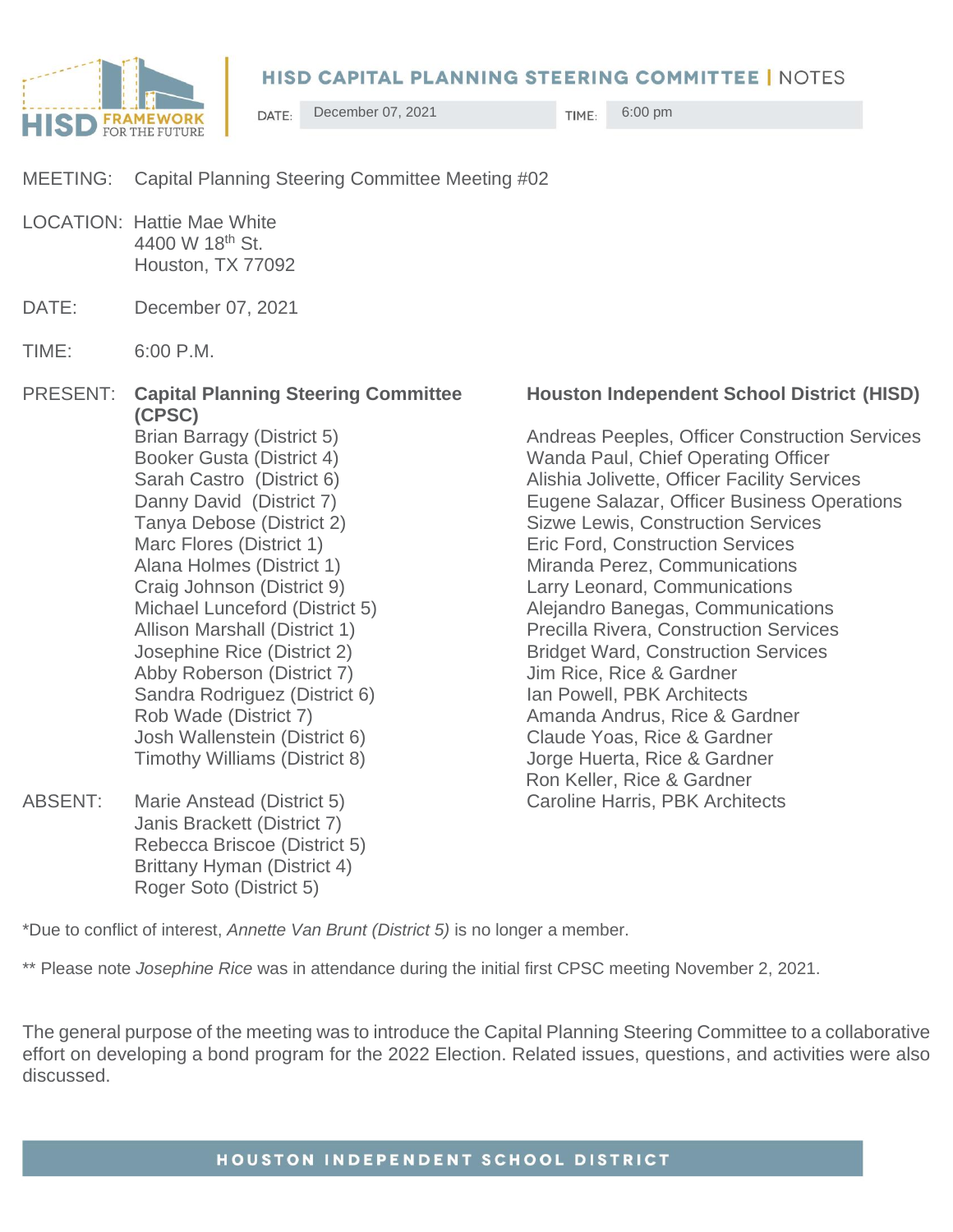

December 07, 2021 TIME: 6:00 pm DATE:

### **Item 1 Welcome and Introductions**

Andreas Peeples, Officer of Construction Services, welcomed the Capital Planning Steering Committee (CPSC) and other guests.

Mr. Peeples introduced the HISD team members who developed the Facilities Condition Assessment and Capital Planning Initiative. Following that, all the CPSC members introduced themselves.

- HISD team members
	- o Eric Ford, Senior Manager of Facilities Design
	- o Sizwe Lewis, Senior Manager of Construction Services
- Outside team members
	- o Jim Rice, President Rice & Gardner
	- o Ian Powell, Principal PBK Architects
- Present Steering committee members (by Trustee District)
	- o District 1 Marc Flores, Alana Holmes, Allison Marshall
	- o **District 2** Tanya Debose, Josephine Rice
	- o District 4 Gusta Booker
	- o District 5 Brian Barragy, Michael Lunceford
	- o District 6 Sarah Castro, Sandra Rodriguez, Josh Wallenstein
	- o District 7 Danny David, Abbey Roberson, Rob Wade
	- o District 8 Timothy Williams
	- o District 9 Craig Johnson

## **Item 2 Roles and Member Expectations**

- **Formal guidelines, procedures, and expectations:** 
	- o House meeting rules: punctual, be respectful, focus on solutions
	- o Going thru each presentation and discussion of information
	- o Taking the information over a series of meetings and assessing the data to form a consensus of potential projects that will be slated for the 2022 bond referendum program
		- Must Do: legally, safety reasons, critical replacements and growth
		- Should Do: Program Instructional Needs
		- Would Like to Do
		- **Euture Considerations**

## • **Discuss Selection of chairperson and cochair person**

Mr. Peeples discussed the considerations of selecting a chairperson and co-chair with the following points.

- o Has experience managing or directing large groups
- o Can build a consensus
- o Can speak or present to a distinguished audience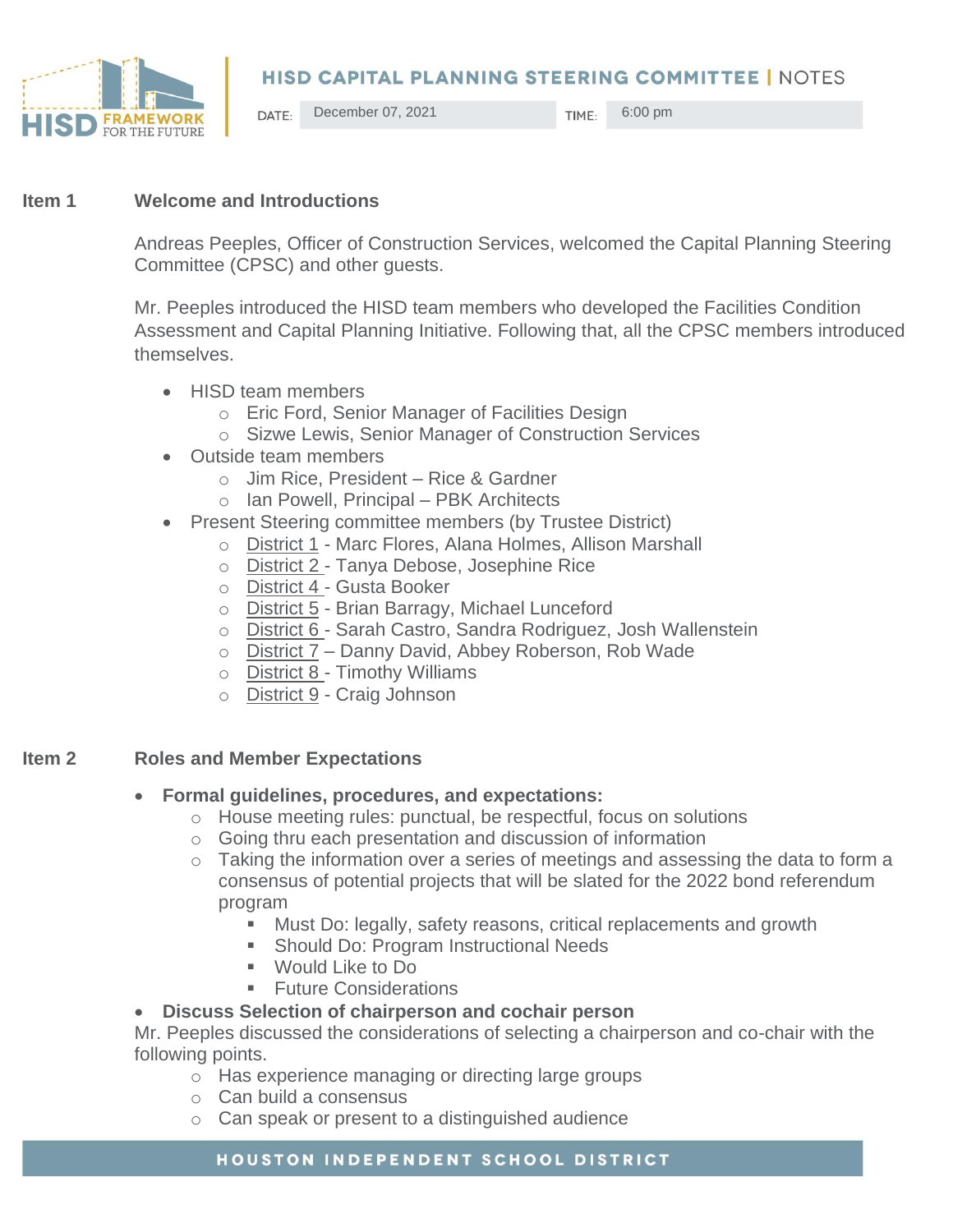

December 07, 2021 TIME: 6:00 pm DATE:

In addition, an abbreviated bio of all CPSC members will be included with the handout material to assist committee members in their evaluations.

Mr. Peeples discussed the purpose and background of the Facilities Condition Assessment conducted by Rice & Gardner. The assessment was based on these three conditions:

- 1. Facilities Condition Index (FCI)
- 2. Educational Adequacy Index (EAI)
- 3. Demographics

#### **Item 3 HISD Facilities Assessment**

Mr. Jim Rice, Rice & Gardner, introduced his team (Ron Keller, Claude Yoas) along with Ian Powell of PBK Architects. In 2015, Rice & Gardner was contracted by HISD to conduct a Facilities Condition Assessment. In 2020, the request was to implement/refresh the Facilities Assessment with a long-range capital planning tool, the MOCAPLAN.

To complete the Facilities Condition Assessment, all HISD facilities were visited for an assessment of roofs, foundations, windows, AC and heating systems (HVAC), bathrooms, and kitchens. Then the FCA team assigned a life cycle to each system. The collection of all data was entered into the MOCAPLAN database, which will be a great working tool for 2022 through 2027. For planning purposes, 85% of the maintenance and operational budget of school districts go to salaries and benefits. Due to the lack of funding to fix large capital replacement items, the passing of a bond is required. The three major categories identified in the database were:

## **1. Facility Condition Index (FCI) – Jim Rice**

- a. An analytical tool to see how much money is required for the replacement of the aging systems compared to how much money is required to replace the entire school and then apply a coefficient.
- b. The condition of the actual school.
- c. The **higher** the percentage, the worse the facility. For example:
	- i. 65% or higher is a good candidate for replacement
	- ii. 50% 65% is major renovation or replacement
	- iii. 30%-50% is major systems require replacement or repair
	- iv. 0%- 30% is facility is well maintained or new
- d. As seen below, there are an estimated eight schools that would be recommended to be replaced.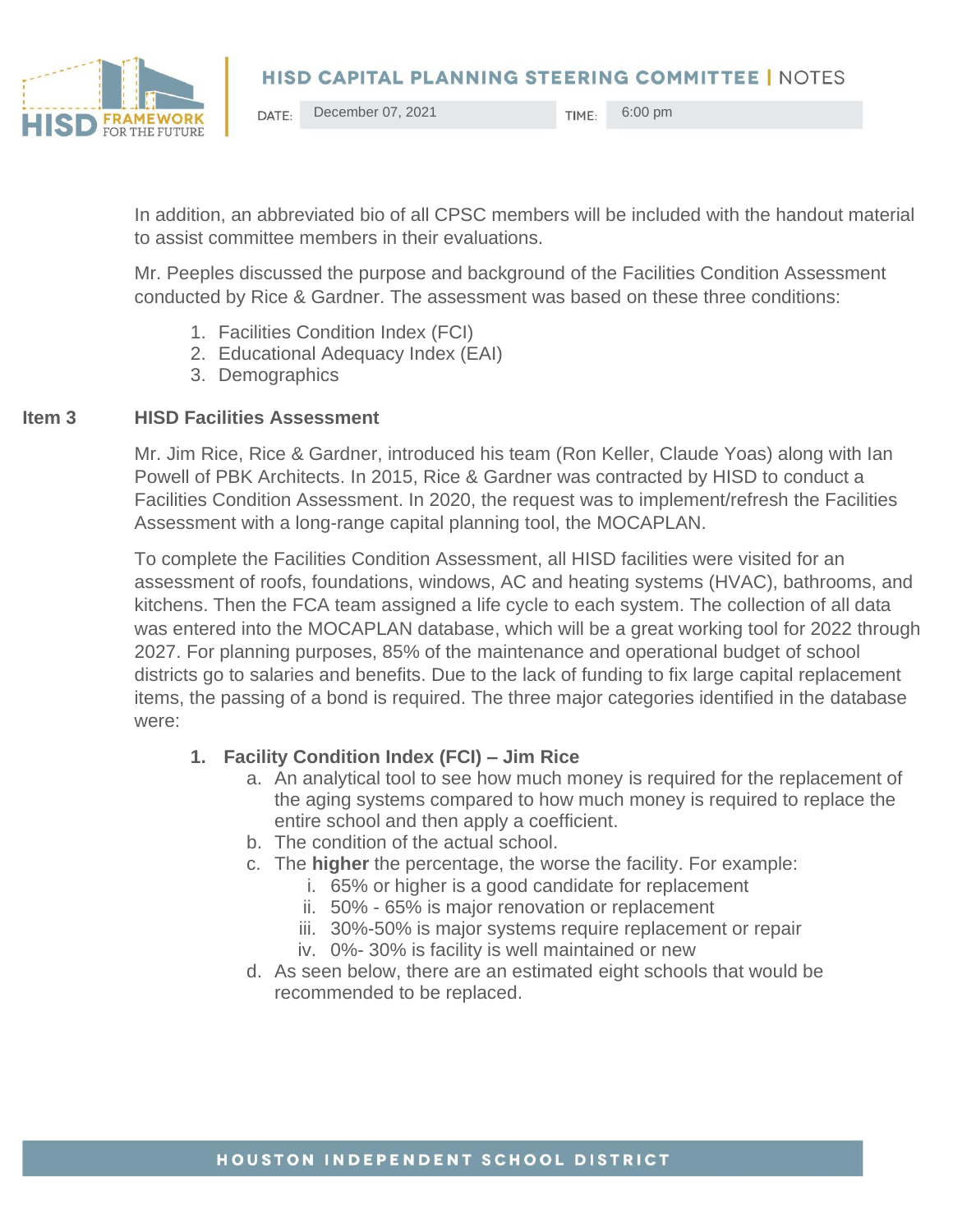



December 07, 2021 TIME: 6:00 pm DATE:

| All HISD Schools     |     | ES  | ΜS | НS | ECC | Other |
|----------------------|-----|-----|----|----|-----|-------|
| Total                | 258 | 157 | 38 | 36 | 8   | 19    |
| Below 30%            | 140 | 76  | 13 | 33 |     | 13    |
| 30%-50%              | 85  | 60  | 17 |    |     | 3     |
| 65%-50%              | 24  | 16  | 5  | O  |     | 3     |
| Higher than 65%      | RI. | 5   | 3  | O  |     | O     |
| N/A (T-Bldg. Campus) |     | 0   |    |    |     |       |

Please see the chart below for HISD's current FCI:

Mr. Rice then introduced Ian Powell to speak about the utilization of the three components, which is the Educational Adequacy Index. Mr. Powell stated that he is a managing partner with PBK Architects. PBK specializes in the building of educational facilities. When you analyze something, analyze it for its purpose. What is its fitness of purpose to distribute education to the students? This information comes from a legislative budget report that all districts receive. All the feedback from the report wasn't popular, but it helped sharpen the approach to obtain the EAI. The EAI approach was more rigorous, and it was based on the absolute requirements for the enrollment law for the TEA rolled into facilities.

## **2. Educational Adequacy Index (EAI) – Ian Powell (PBK Architects)**

- a. An index that measures the adequacy of the facility as it relates to the instructional program of the students.
- b. The **lower** the percentage, the worse the facility.
- c. As seen below, there are 38 schools identified as having poor EAI percentages.

| <b>All HISD Schools</b> |     | ES  | <b>MS</b> | НS | ECC | Other |
|-------------------------|-----|-----|-----------|----|-----|-------|
| Total                   | 258 | 157 | 38        | 36 | 8   | 19    |
| A: 100%-90%             | 55  | 24  |           | 23 |     | 6     |
| B: 90%-80%              | 651 | 38  | 8         | q  | 3   |       |
| $C: 80\% - 70\%$        | 46  | 33  | q         |    |     |       |
| D: 70%-60%              | 54  | 34  | 14        |    | ₹   |       |
| F: 60% and below        | 381 | 28  |           |    |     |       |

Please see the chart below for HISD's current EAI: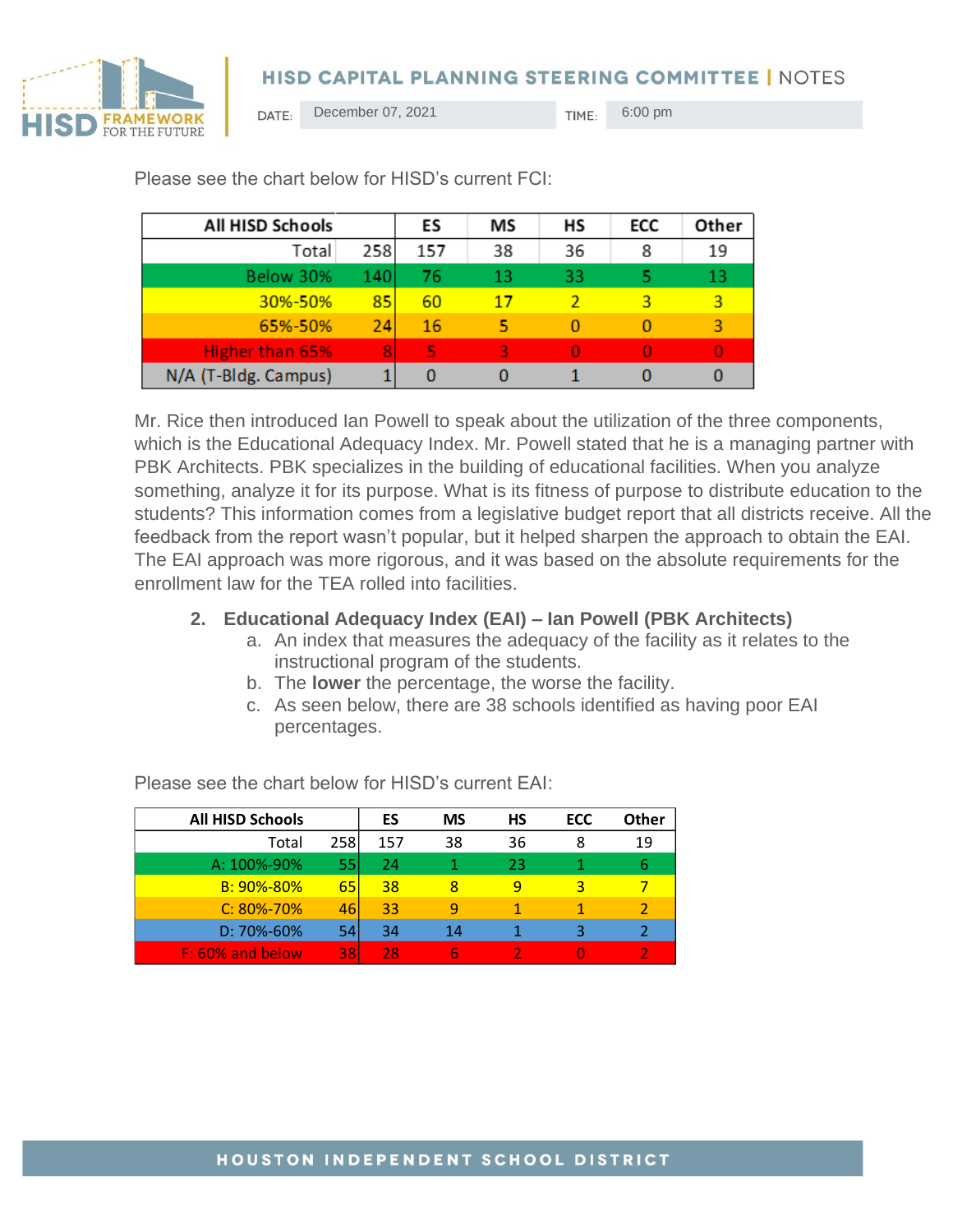

December 07, 2021 TIME: 6:00 pm DATE:

- **3. Demographics (Enrollment information)**
	- a. For research, Population and Survey Analysts (PASA), the largest demographic firm in Texas, was used to determine the demographics portion.
	- b. If the FCI is really high and the EAI is really low, along with enrollment, difficult decisions have to be made.
	- c. Student population in HISD has declined each year since Fall 2014.
	- d. Enrollment growths are expected in the Orem/Almeda Genoa corridor, along with the Westheimer corridor and pockets in the northeast.
	- e. Annual births within HISD-zoned population declined by 10% for the same period.
	- f. The 10-year enrollment projections are expected to both increase and decrease (throughout any given school year).
	- g. The utilization of campuses with less than 50% utilization are expected to continue declining in population.

Mr. Rice turned his attention to the CPSC Timeline. As stated, the CPSC is scheduled to meet the first Tuesday of the month. Mr. Peeples said there is a possibility of a few added meetings before going to board. We are hoping to go to the board in May 2022, which will require that the proposed listing of projects will be submitted for the April 2022 Agenda. Please see the CPSC timeline below:

| <b>2021: Quarter 4</b>       |                                                        |  |  |
|------------------------------|--------------------------------------------------------|--|--|
| Oct. 2021                    | Assemble citizen steering committee                    |  |  |
| Nov. 2 <sup>nd</sup> , 2021  | 1st Capital Planning Steering Committee (CPSC) Meeting |  |  |
| Dec. 7 <sup>th</sup> , 2021  | 2 <sup>nd</sup> CPSC Meeting                           |  |  |
|                              |                                                        |  |  |
| 2022: Quarter 1              |                                                        |  |  |
| Jan. 11 <sup>th</sup> , 2022 | 3 <sup>rd</sup> CPSC Meeting                           |  |  |
| Feb. 1st, 2022               | 4 <sup>th</sup> CPSC Meeting                           |  |  |
| Mar. 1st, 2022               | 5 <sup>th</sup> CPSC Meeting                           |  |  |
|                              |                                                        |  |  |
| <b>2022: Quarter 2</b>       |                                                        |  |  |
| Apr. 5th, 2022               | 6 <sup>th</sup> CPSC Meeting                           |  |  |
| April 2022                   | 14th Last day to add items for May Board agenda        |  |  |
| May 2022                     | Trustees vote on 2022 Bond during Board meeting        |  |  |

## HOUSTON INDEPENDENT SCHOOL DISTRICT